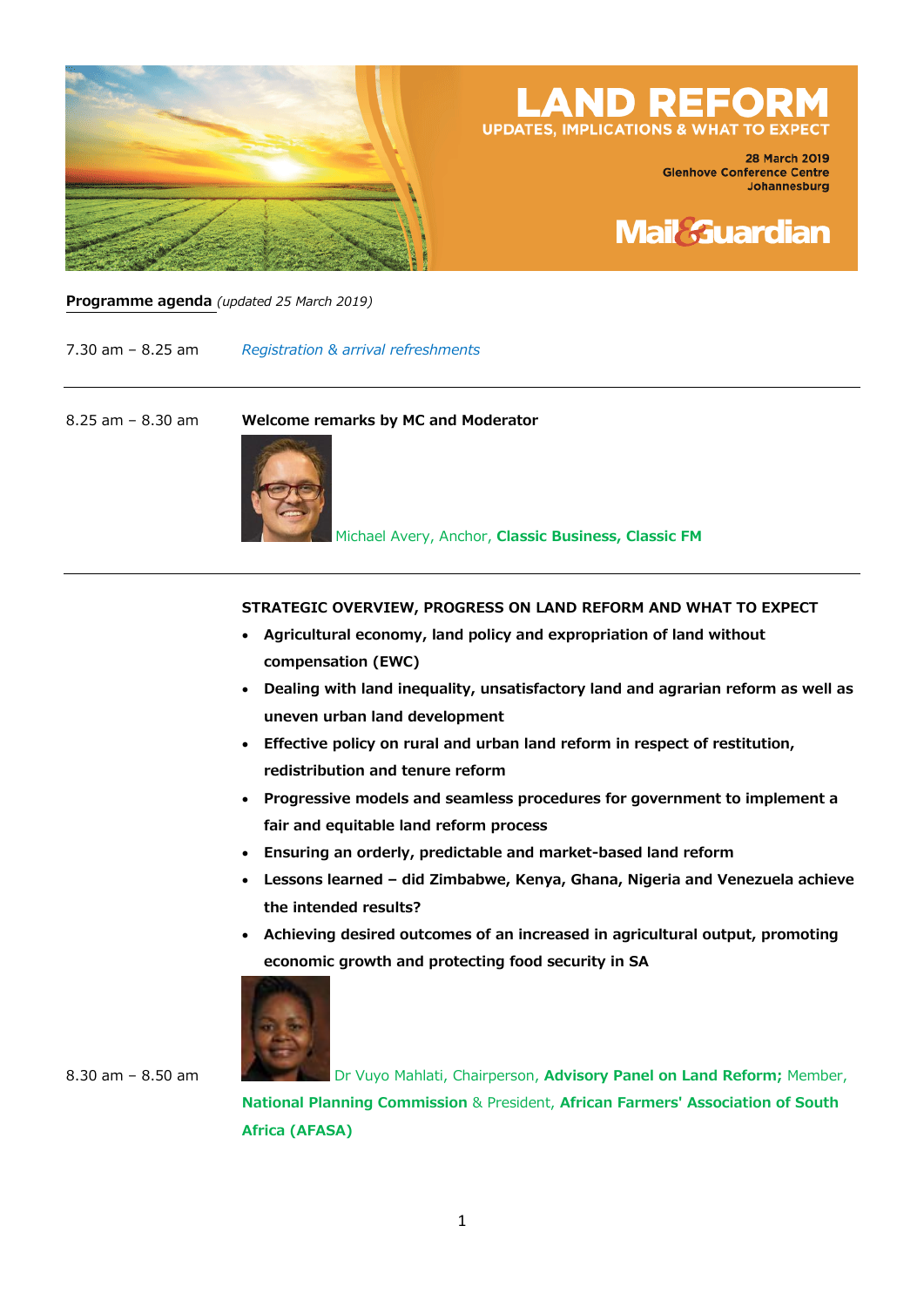

8.50 am – 9.10 am Nomfundo Ntloko-Gobodo, Chief Land Claims Commissioner, Commission on Restitution of Land Rights**, Department of Rural Development and Land Reform** 9.10 am – 9.35 am **Dialogue, Q&As**

9.35 am – 10 am *Networking morning refreshmen*ts

## **LEGAL, PROPERTY RIGHTS AND BENEFICIARIES FOR BOTH RURAL AND URBAN AREAS**

- **Role of land reform in protecting, expanding property and legal rights**
- **How will the law cater for the assets on a farm and improvements on the land?**
- **What about property rights of black people? Should they not be entitled to compensation?**
- **Transformation through ownership – securing title deeds**
- **What about the legal and financial security of property investments?**
- **Will land reform threaten individual home ownership?**
- **Which types of property will likely be expropriated? Productive farms, urban land owned by parastatals, unused or underutilised land, abandoned buildings, informal settlements, unused mines and mine dumps, underused smallholdings?**
- **What happens to municipal debt associated with such buildings?**
- **Transparency about beneficiaries - who are eligible and will benefit?**
- **Ensuring beneficiaries include small-scale farmers, women and the poor**
- **Role of government and institutions to ensure politics will not hijack EWC**



10 am – 10.20 am Leon Louw, Executive Director, **Free Market Foundation**



10.20 am – 10.40 pm Bulelwa Mabasa, Director, Head of Land Reform Practice, **Werksmans Attorneys** & Member, **Advisory Panel on Land Reform** 10.40 am – 10.55 am **Dialogue, Q&As**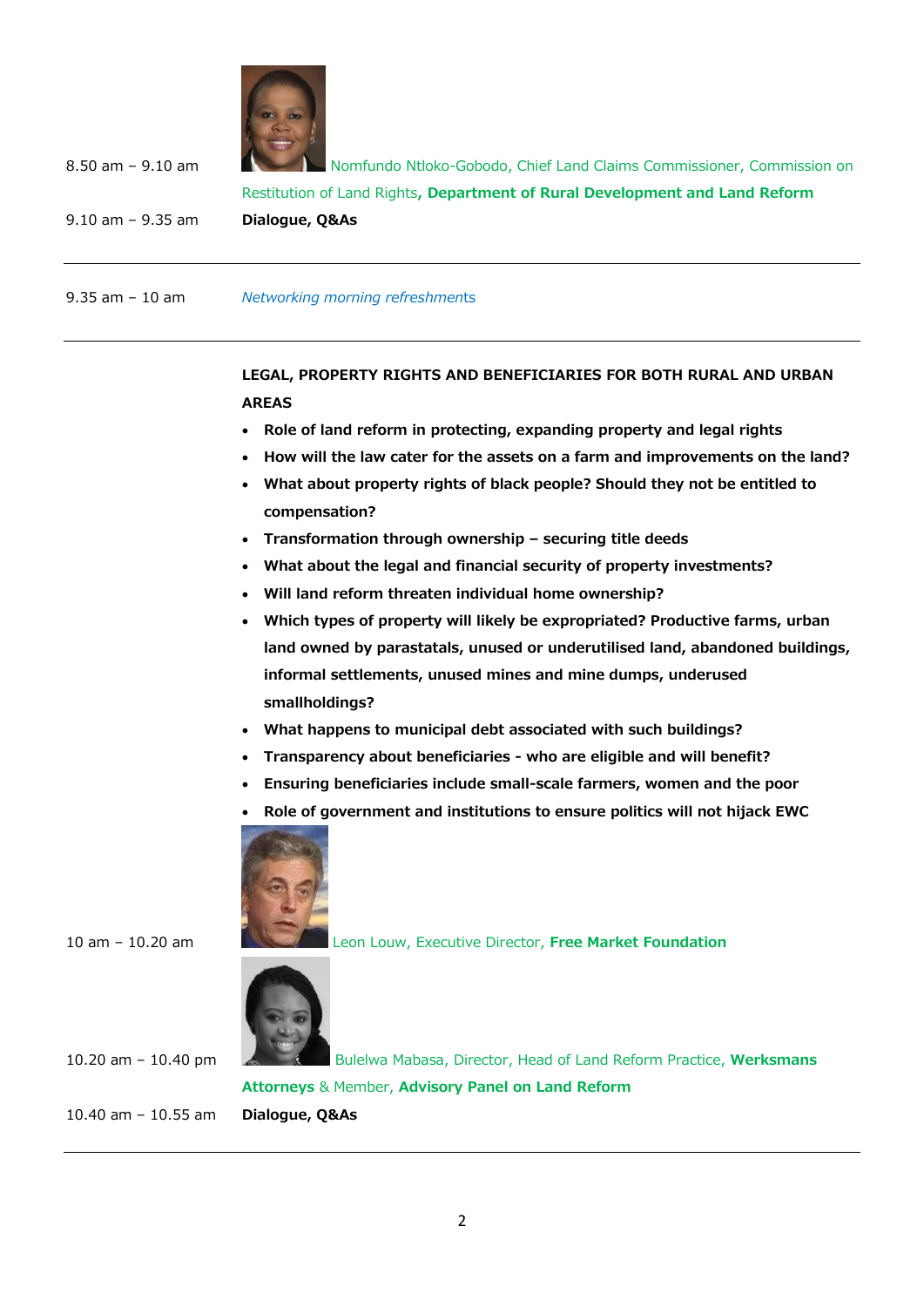#### **INCLUSIVE APPROACH FOR TRANSFORMATION AND COLLABORATION**

- **Implications on the entire agricultural value chain**
- **White farmer's role and land reform challenges**
- **Protecting interest of farmers and agricultural sector**
- **Expropriation of land occupied by labour tenants**
- **How best to use land and redistribution of skills?**
- **Addressing the prevailing challenges of aspiring black commercial farmers first**
- **Promoting market access for SA agriculture**
- **Focusing on processing and marketing agricultural products to create jobs rather than exporting raw produce for processing abroad**
- **Commitment and collaboration by farmers to be part of the solution**



10.55 am -11.15 am Pierre Vercueil, Deputy President, **Agri South Africa** & grain and livestock farmer from the North West province



11.15 am – 11.35 am Sifiso Ntombela, Trade Economist, **National Agricultural Marketing Council** 11.35 am – 11.50 am **Dialogue, Q&As**

#### 11.50 am – 12.20 pm **SUSTAINABLE LAND REFORM PROGRAMME DRIVEN BY THE PRIVATE SECTOR**

- **How can both public and private sectors cultivate successful partnerships to enable successful land reform process?**
- **Role of private sector to ensure land reform works**
- **Government's role to provide assistance to small-scale farmers and ensuring land reform is done in a sustainable manner**
- **Ensuring growth and sustainability in the agriculture sector**
- **Q&As**



Theo Boshof, Manager: Legal Intelligence, **Agricultural Business Chamber of South Africa (Agbiz)**

12.20 pm – 1.15 pm *Networking lunch*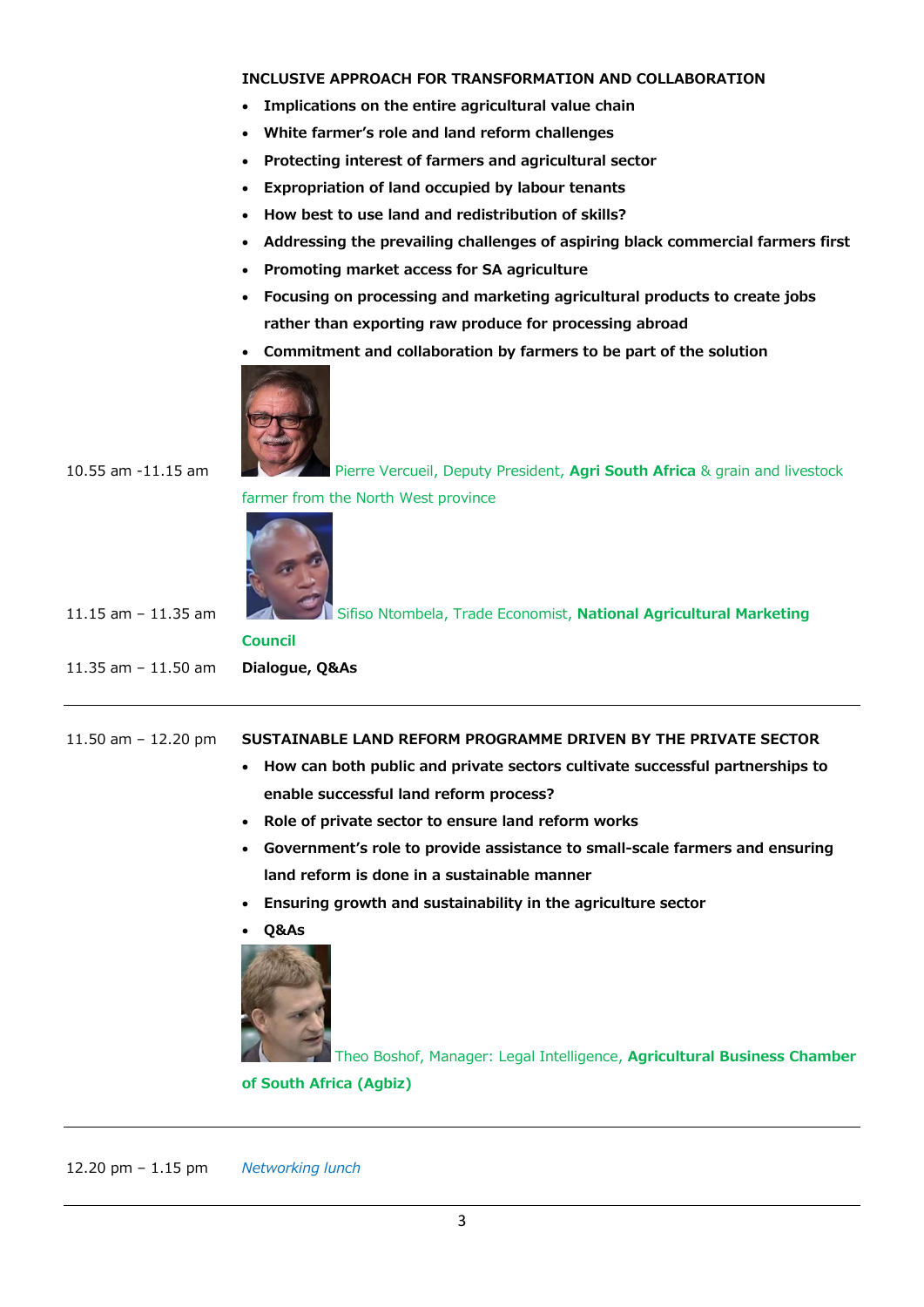#### **FORESIGHT – PREPARING FOR CERTAINTIES AND UNCERTAINTIES**

- **What are the likely outcomes of land reform in the next 10-15 years?**
- **Can land reform process progress fast enough to achieve goal of a minimum of 30% of land redistribution to be attained by 2030 as set by the National Development Plan (NDP)?**
- **What are the cost implications and what is government's financial plan to a satisfactory land resettlement programme?**
- **Will it produce equitable outcomes? Whose interests will be served? What will be the impact on food security and South Africa's democracy?**
- **Looking at the potential scenarios for 2030?**
- **Ensuring beneficiaries of land reform establish commercially viable partnerships between investors and the communities**



1.15 pm – 1.35 pm Prof Ferdi Meyer, Director: Bureau for Food and [Agricultural](http://bfap.co.za/) Policy, Associate Professor in Agricultural Economics, **University of Pretoria**



1.55 pm – 2.10 pm **Dialogue, Q&As**

1.35 pm – 1.55 pm

## **BANKING AND FINANCE – REFOCUSING BUSINESS TO ENSURE FINANCIAL SUSTAINABILITY**

- **What are the risks to banks? Lower collateral values and higher credit risks?**
- **Will EWC lead to defaults that could cost the government?**
- **Protecting banks' rights as creditor**
- **Will land reform trigger default and how banks can recover loans?**
- **Will there be compensation to banks?**
- **How will financial institutions partner in mobilising resources to accelerate land redistribution programme?**
- **What are the appropriate and new financial products to support new emerging farmers?**
- **Accelerating transfer of land to black citizens**
- **Promoting food security and supporting commercial agriculture**